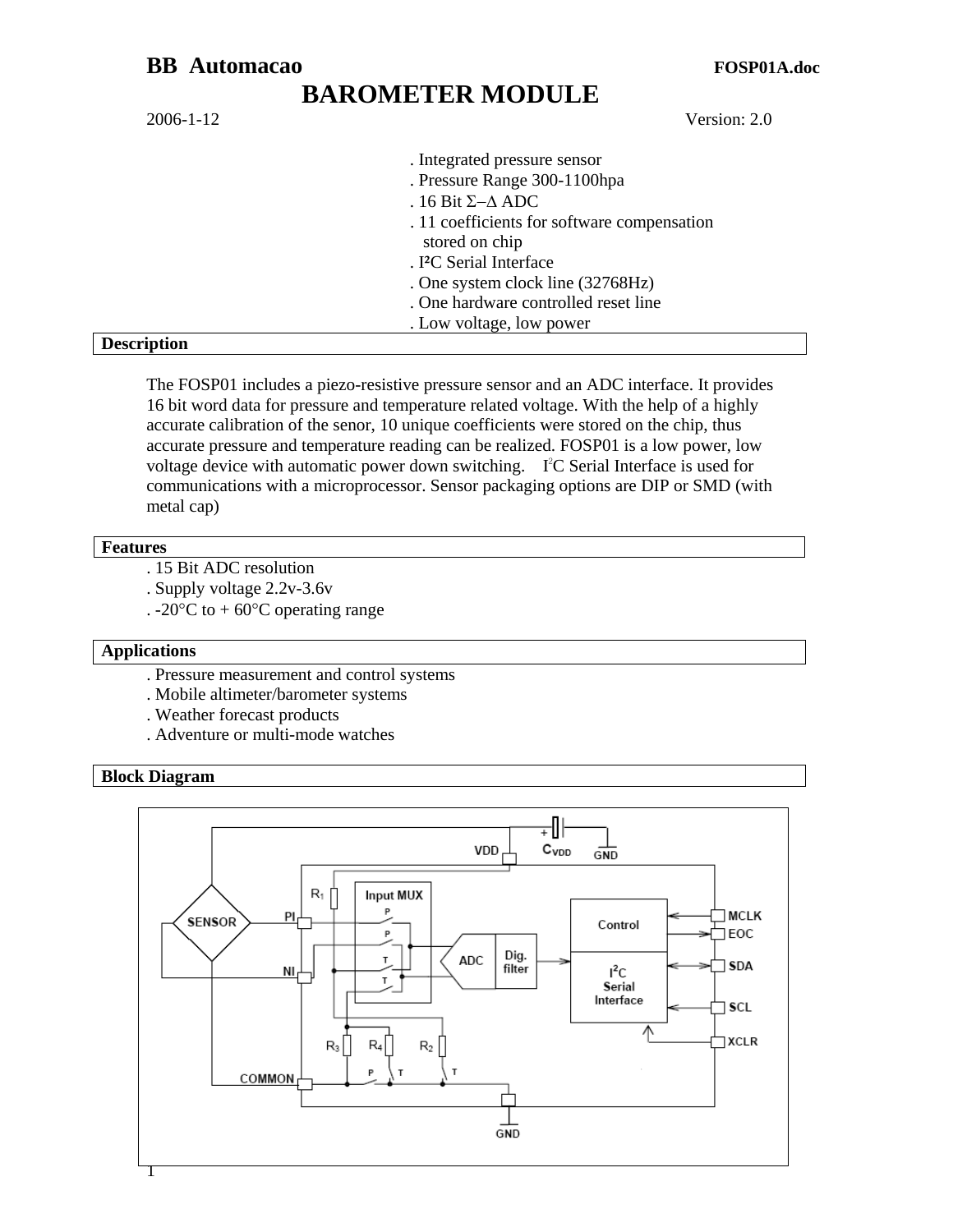# **BAROMETER MODULE**

2006-1-12 Version: 2.0



| Pin Name    | <b>Pin Number</b> | Гуре | Function                                 |
|-------------|-------------------|------|------------------------------------------|
| <b>VSS</b>  |                   | G    | power ground                             |
| <b>VDD</b>  |                   |      | power VCC                                |
| <b>MCLK</b> |                   |      | master clock(32k) input                  |
| <b>XCLR</b> | 4                 |      | ADC reset input                          |
| <b>SDA</b>  | 5                 | I/O  | . I <sup>2</sup> C data input and output |
| <b>SCL</b>  | 6                 |      | I <sup>2</sup> C clock input             |
|             |                   |      |                                          |

\* XCLR is to reset the AD converter ( active low ), Before start to operate the device, pull low XCLR pin to reset the AD. During the AD conversion phase, XCLR should stay high.

## **Absolute Maximum Ratings**

| Parameter           | Symbol                    | Min    | Max | Unit     |
|---------------------|---------------------------|--------|-----|----------|
| Supply Voltage      | √DΓ                       | $-0.3$ |     |          |
| Over pressure       |                           |        | 15  | Bar(abs) |
| Storage Temperature | $\mathsf{r}_\mathsf{sta}$ | -30    | 70  | $\sim$   |

### **Recommended Operating Conditions**

|                                    | ີ          |            |       |     |      |                 |
|------------------------------------|------------|------------|-------|-----|------|-----------------|
| Parameter                          | Symbol     | Conditions | Min   | Typ | Max  | Unit            |
| Supply Voltage                     | VDD        |            | 2.2   | 3   | 3.6  |                 |
| Supply Current                     |            | VDD=3V     |       |     |      |                 |
| during conversion                  |            |            |       | 500 |      | μA              |
| stand by                           |            |            |       | 2   |      | μA              |
| <b>Operating Pressure Range</b>    | P          |            | 300   |     | 1100 | hpa (abs)       |
| <b>Operating Temperature Range</b> |            |            | $-20$ | 25  | 60   | $\rm ^{\circ}C$ |
| <b>Conversion Time</b>             |            | MCLK=32k   |       |     | 35   | ms              |
| Duty Cycle of MCLK                 |            |            | 40%   | 50% | 60%  | %               |
| <b>Serial Date Rate</b>            | <b>SCL</b> |            |       |     | 500  | <b>KHZ</b>      |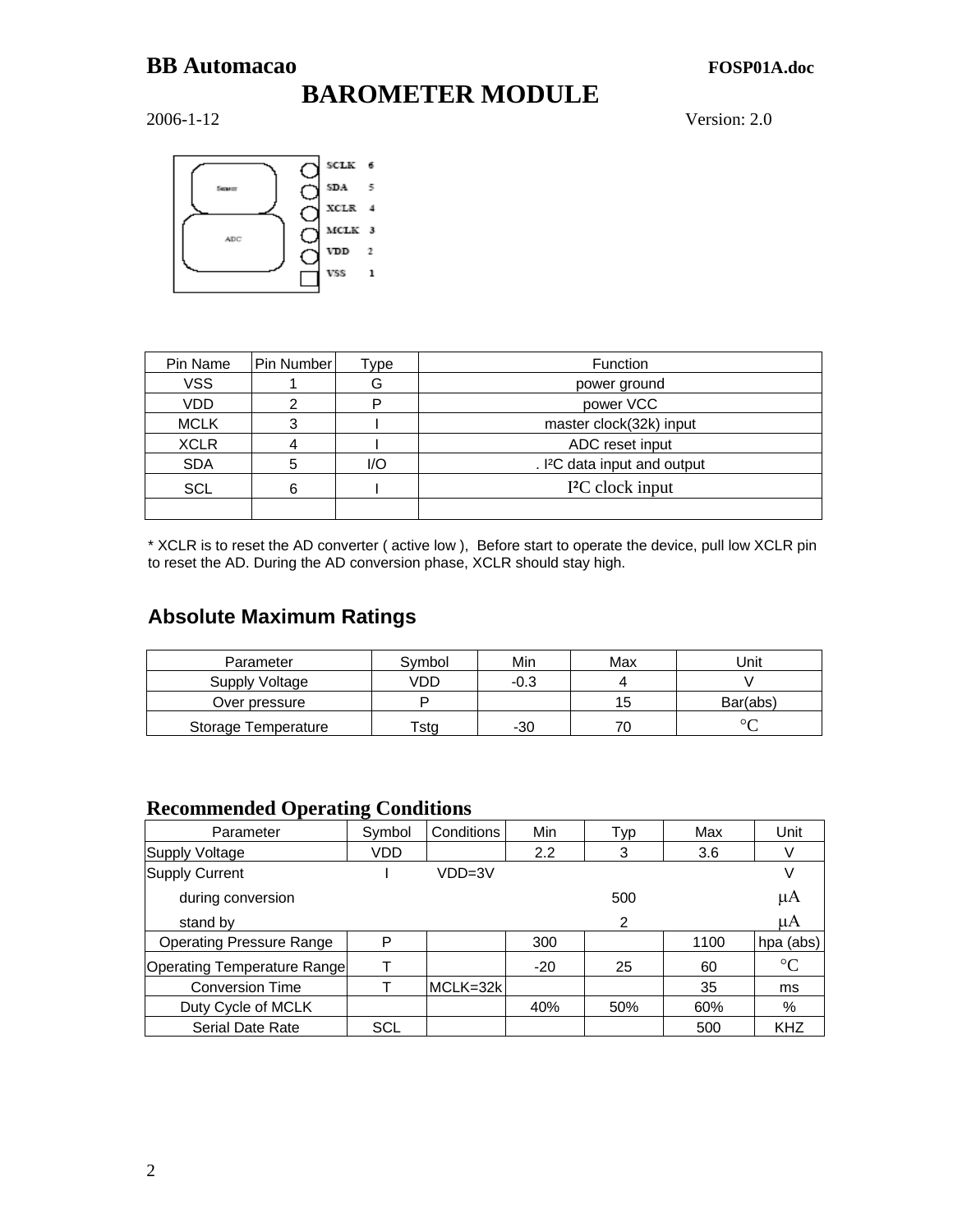## **BAROMETER MODULE**

2006-1-12 Version: 2.0

### **Pressure and Temperature Output Characteristics**

With the calibration data provided by the FOSP01A system, it should be able to reach the following characteristics:

| Parameter                         | Symbol | Conditions  | Min    | Typ           | Max | Unit            |
|-----------------------------------|--------|-------------|--------|---------------|-----|-----------------|
| Resolution                        |        |             | 0.1    |               |     | hpa             |
| Accuraccy                         |        | 750-1100    | $-0.5$ |               | 0.5 | hpa             |
| Absolute Pressure<br>Accuraccy    |        | 750-1100    | $-1.5$ |               | 1.5 | hpa             |
| Maximum Error Over<br>Temperature |        | $-20-+59$   | $-1.5$ |               | 1.5 | hpa             |
| Long Term Stablity                |        | 12 month    |        | $\mathcal{P}$ |     | hpa             |
| <b>VDD Dependency</b>             |        | $2.4 - 3.6$ | $-1.5$ | 0             | 1.5 | hpa             |
| <b>Temperature Accuracy</b>       |        |             | $-0.8$ |               | 0.8 | $\rm ^{\circ}C$ |

### **Pressure and Temperature Measurement**

The main function of FOSP01 system is to convert the uncompensated pressure and temperature signal from a pressure sensor. After the conversion, the following two values can be obtained:

| . measured temperature | "D2" |
|------------------------|------|
| . measured pressure    | "D1" |

As the sensor is strongly temperature dependent, it is necessary to compensate for these effects. Therefore 10 sensor-specific coefficients are stored on the FOSP01 at our manufacturing facility, and they allow an accurate software compensation in the application.

The 7 coefficients are:

| . Sensitivity coefficient                | $C1$ "   |
|------------------------------------------|----------|
| . Offset coefficient                     | " $C2$ " |
| . Temperature Coefficient of Sensitivity | " $C3$ " |
| . Temperature Coefficient of Offset      | C4       |
| . Reference Temperature                  | "C5"     |
| . Temperature Coefficient of Temperature | " $C6$ " |
| . Offset Fine Tuning                     | "C7"     |
| . Sensor Specific Parameter              | A.B.C.D' |

Pressure and Temperature Calculation:

Step 1: (get temperature value)

D2>=C5 dUT= D2-C5 - ((D2-C5)/2^7) \* ((D2-C5)/2^7) \* A / 2^C  $D2 < C5$  dUT= D2-C5 - ((D2-C5)/2^7) \* ((D2-C5)/2^7) \* B / 2^C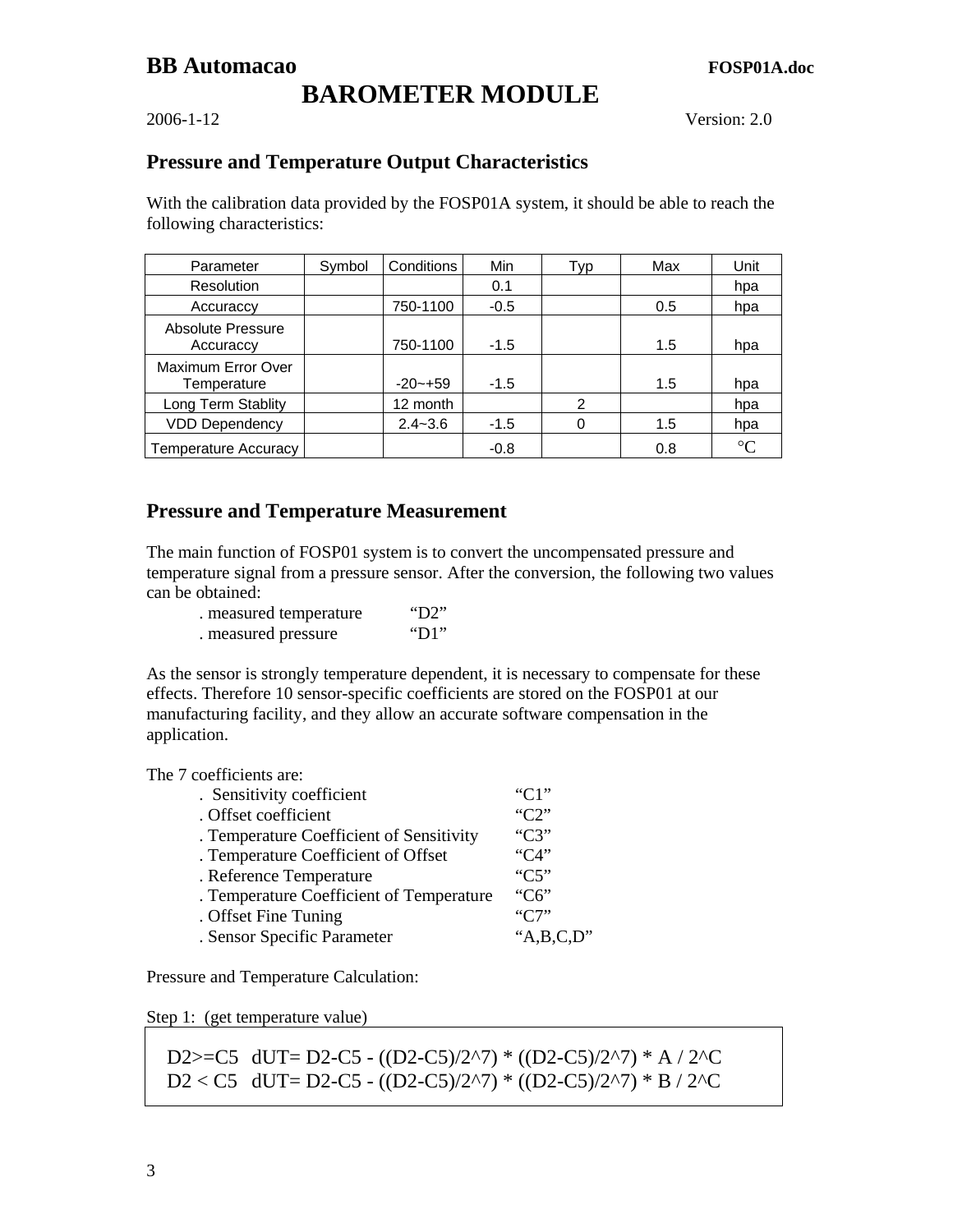# **BAROMETER MODULE**

2006-1-12 Version: 2.0

Step 2: (calculate offset, sensitivity and final pressure value)

| OFF=(C2+(C4-1024)*dUT/2^14)*4  |  |
|--------------------------------|--|
| $SENS = C1 + C3*dUT/2^10$      |  |
| X= SENS * (D1-7168)/2^14 - OFF |  |
| $P = X^*10/2^*5 + C7$          |  |

- For altitude measurement system, recommend to use  $P=X^*100/2^5+C7^*10$
- So that better altitude resolution can be achieved

Step 3: (calculate temperature)

|  | $T = 250 + dUT * C6 / 2 \land 16 - dUT/2 \land D$ |
|--|---------------------------------------------------|

**Example:** 

C1=29908  $C2 = 3724$ C3=312 C4=441 C5=9191 C6=3990 C7=2500  $A=1$  $B=4$  $C=4$  $D=9$ D1=30036 D2=4107  $dUT = (4107-9191) - ((4107-9191)*(4107-9191)/128^2)*4/2^4 = -5478$ OFF =  $(3724 + (441-1024) * (-5478) / 2^14) * 4 = 15675$ SENS=  $29908 + 312 * (-5478) / 2^10 = 28238$  $X= 28238 * (30036-7168) / 2^{14} - 15675 = 23738$ P=  $23738 * 10 / 2^5 + 2500 = 9918 = 991.8$ hpa

T=  $250 + (-5478) * 3990 / 2^{16} - (-5478 / 2^{19}) = -72 = -7.2$ °C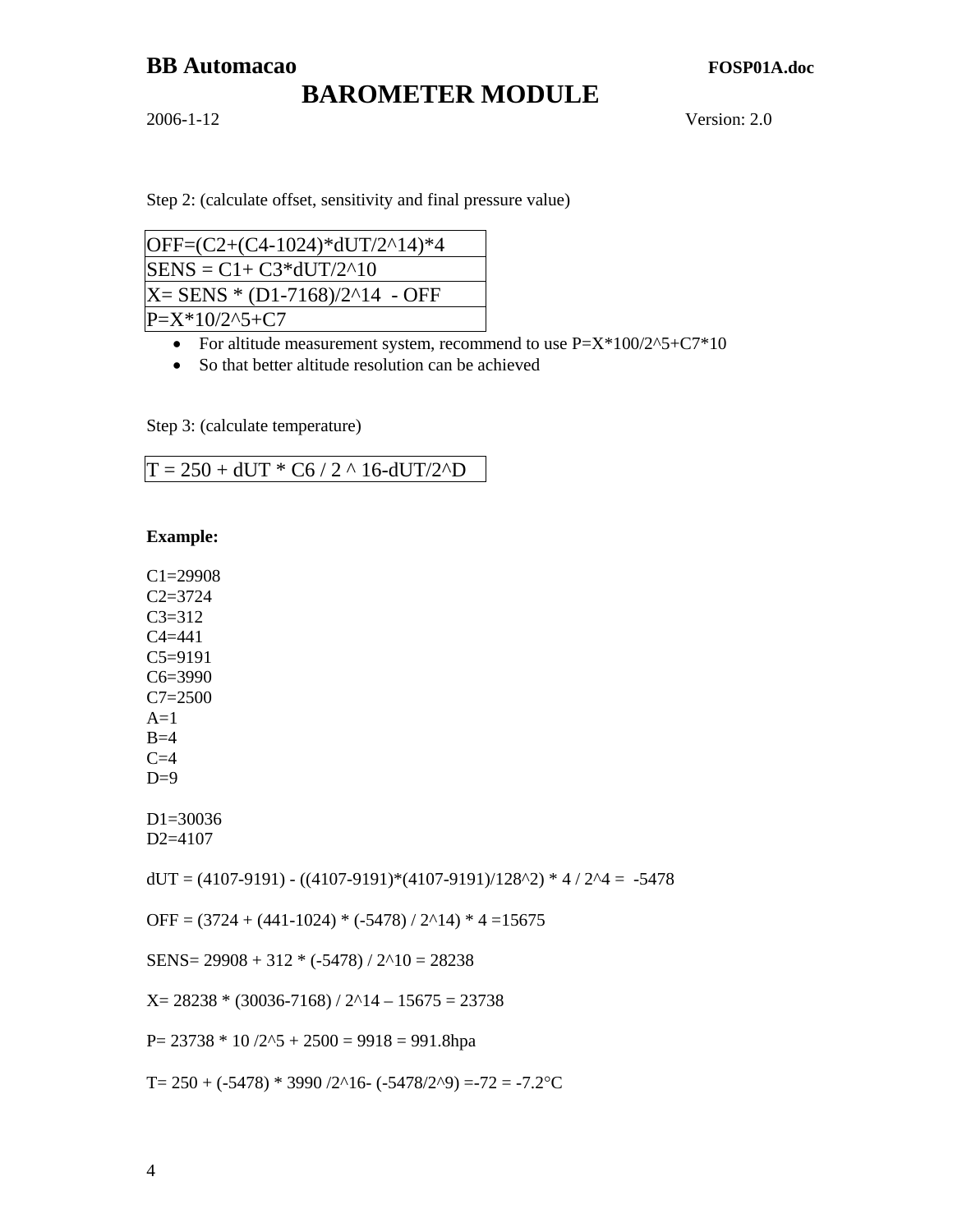## **BAROMETER MODULE**

### 2006-1-12 Version: 2.0 **Serial Interface**

The I2C interface is used for accessing calibration data as well as reading measurement result from AD conversion.

The FOSP01A system has a 2k bits (256\*8) EEPROM built in, and the space in the range of 16 to 127 were dedicated for calibration coefficients and factory testing use only, while space between 128 to 255 can be used for user definable data storage purpose**. It is the user's responsibility to make sure that data in range of 16 to 127 will not be changed. Any accidental corruption to those data will lead to system failure and can lead to wrong calculated pressure and temperature results.** 

The EEPROM chip address is set to 0, and reading or writing of the EEPROM is fully compatible to AT24C02. Bus drive timing should be referred to the specification of this part as well.

| <b>Coefficient</b> | <b>EEPROM ADDRESS</b> |
|--------------------|-----------------------|
| C1(MSB:LSB)        | (16:17)               |
| C2(MSB:LSB)        | (18:19)               |
| C3(MSB:LSB)        | (20:21)               |
| C4(MSB:LSB)        | (22:23)               |
| C5(MSB:LSB)        | (24:25)               |
| C6(MSB:LSB)        | (26:27)               |
| C7(MSB:LSB)        | (28:29)               |
| A                  | (30)                  |
| B                  | (31)                  |
| $\mathcal{C}$      | (32)                  |
| D                  | (33)                  |
|                    |                       |

**AD chip address is set to 0xEE(device write address), 0xEF(device read address). In order to get the AD value D1 and D2, you have to follow the following timing sequence:** 

Pressure Measure:

## S 11101110 **A** 11111111 **A** 11110000 **A** P D S 11101110 **A** 11111101 **A** S 11101111 **A MSB** A **LSB** N P

Temperature Measure:

S 11101110 **A** 11111111 **A** 11101000 **A** P D S 11101110 **A** 11111101 **A** S 11101111 **A MSB** A **LSB** N P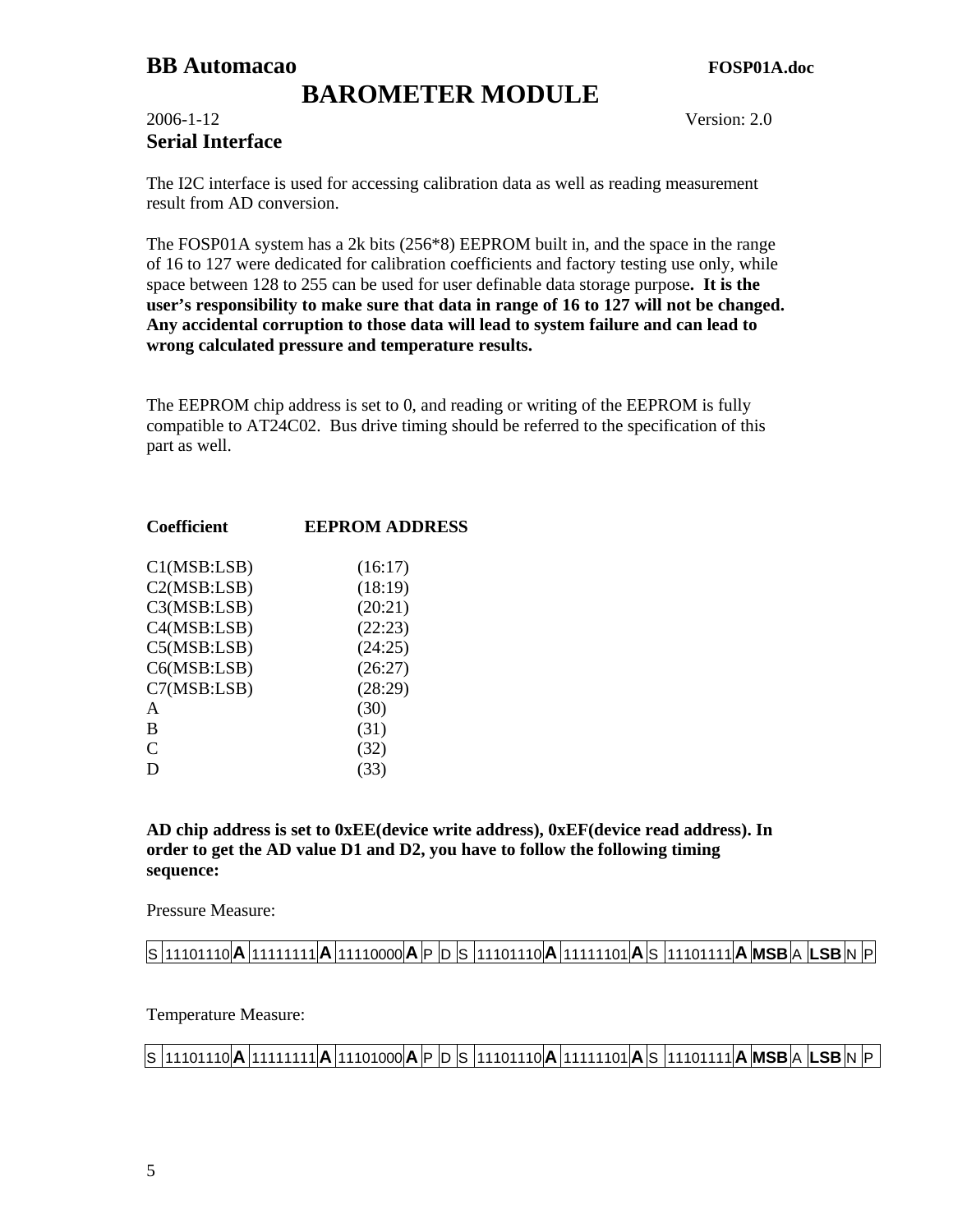# **BAROMETER MODULE**

2006-1-12 Version: 2.0 S: start condition P: stop condition **A (** bold**)** : acknowledge from slave A : acknowledge from master N: no acknowledge from master (send out bit 1 instead) D : delay for 40ms minimum MSB: conversion result MSB LSB: conversion result LSB.

Remark: before start an AD conversion cycle, remember to use XCLR pin to reset the AD converter.

All data read from the module is in hex format.

### **Typical Application Circuit Diagram:**